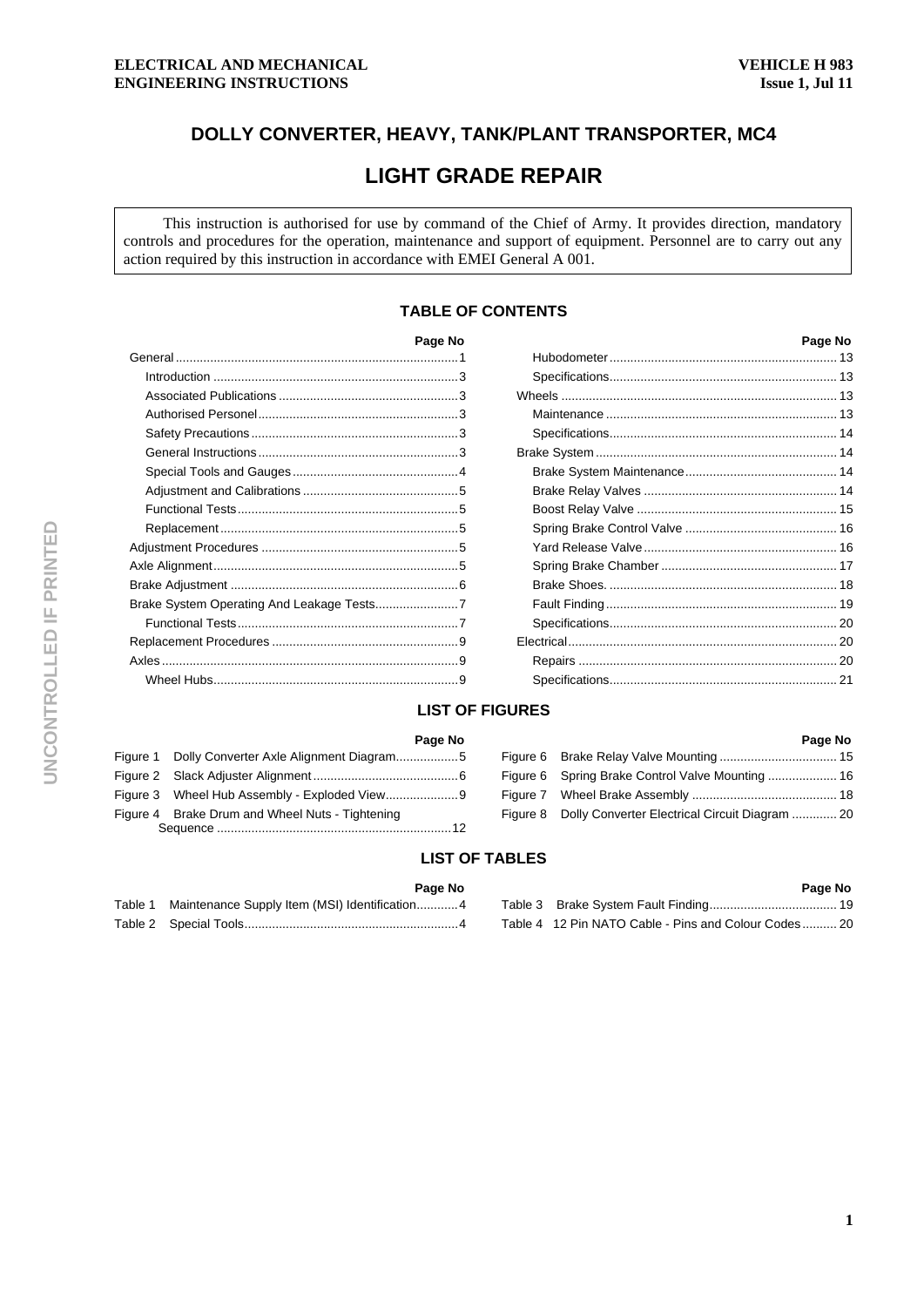# **Blank Page**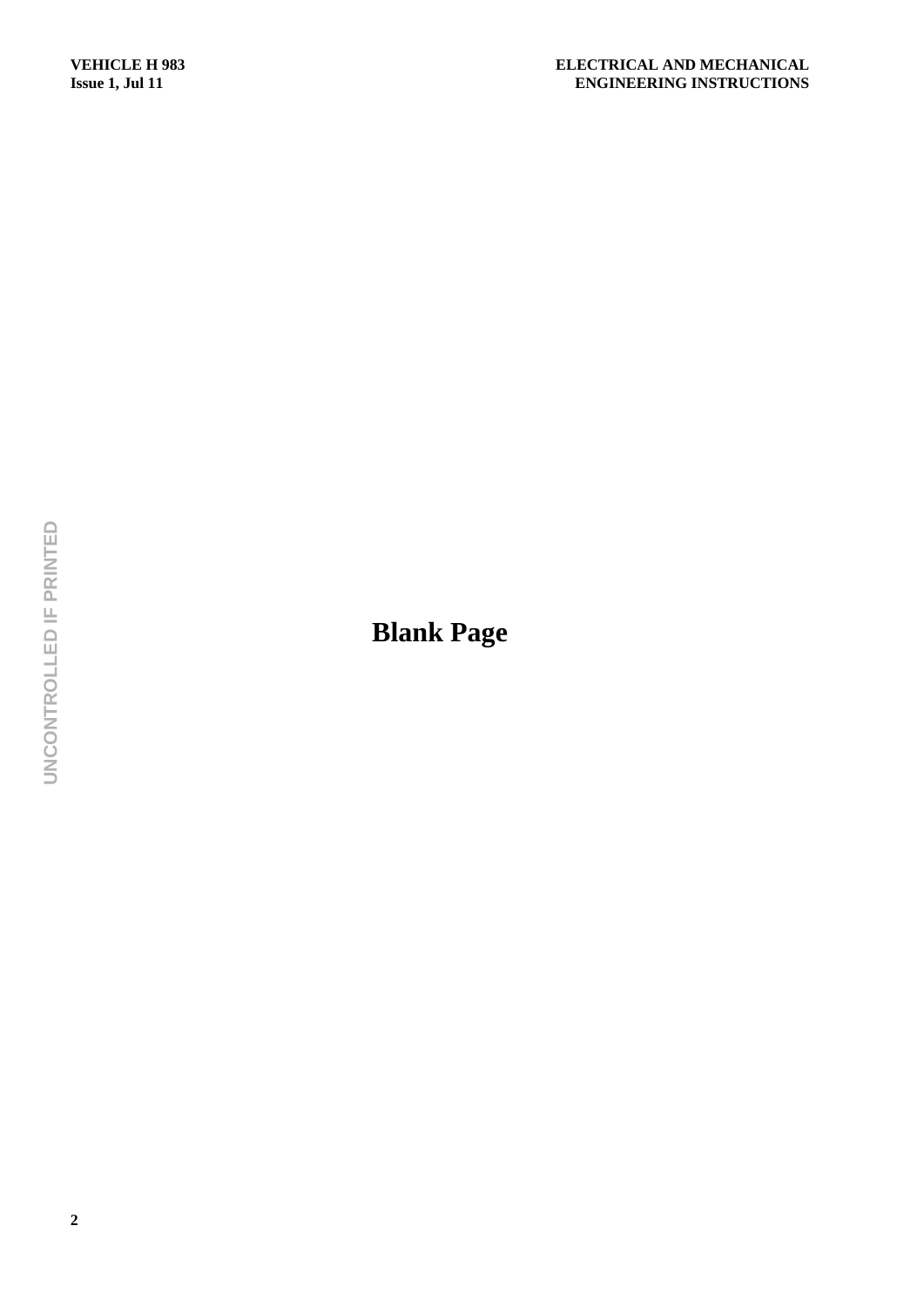#### **GENERAL**

#### **Introduction**

**1.** This EMEI details all Light Grade Repair procedures for the Dolly Converter, Heavy, Tank/Plant Transporter, MC<sub>4</sub>.

#### **Associated Publications**

**2.** Reference may be necessary to the latest issue of the following documents:

- **a.** Defence Road Transport Instructions (DRTI);
- **b. Technical Regulation Of ADF Materiel Manual Land (TRAMM-L);**
- **c.** TGM 120 Record Book for Service Equipment Army;
- **d.** EMEI Vehicle H 980 Dolly Converter, Heavy, Tank/Plant Transporter, MC4. Data Summary;
- **e.** EMEI Vehicle H 982 Dolly Converter, Heavy, Tank/Plant Transporter, MC4 Technical Description;
- **f. EMEI Vehicle H 989 Dolly Converter, Heavy, Tank/Plant Transporter, MC4 Servicing Instruction;**
- **g.** RPS 02217 Dolly Converter, Heavy, Tank/Plant transporter, MC4

#### **Authorised Personel**

**3.** Repairs are to be conducted by technical tradespersons: Army Vehicle Mechanic, RAAF GSE Fitters, or Civil equivalents authorised in accordance with the requirements of the Para 2.b.

#### **Safety Precautions**

**WARNING** 

**Personnel working on this equipment are to adhere to all industrial safety standards, work practices and equipment operating and maintenance instructions relating to the equipment.** 

**Some assemblies contain powerful springs and injury can result if they are not properly disassembled. Use only proper tools and observe all precautions relevant to the use of the tools.** 

#### **General Instructions**

**4.** It is vitally important that dirt and other foreign matter are not allowed to enter the hydraulic system during repairs. Dirt or fluid other than clean hydraulic fluid in the system will cause almost immediate failure. Plug or protect openings to prevent dirt entering the system. Use plastic plugs or covers only for this purpose. Do not use cloth or paper as plugs or covers.

**5.** Disconnect the dolly converter electrical connector from the towing vehicle before removing any electrical system components.

**6.** When disconnecting electrical connectors, hoses and fittings, remove sufficient clamps in order to gain the necessary slack to avoid damage to connectors and fittings. Re-install all clamps and supporting devices as installed by manufacturer.

**7.** Use only genuine replacement parts and components.

**8.** Replacement hardware, tubing, hose fittings, etc., should be of equivalent size, type, length and strength as the original equipment.

**9.** Use only those lubricants specified in the Servicing Instruction EMEI Vehicle H 989 and the User Handbook.

**10.** Any fastenings of fittings being tightened to prescribed torques are to have dry, clean threads unless otherwise specified. When specified, thread sealants are to be applied to dry, clean, oil free threads.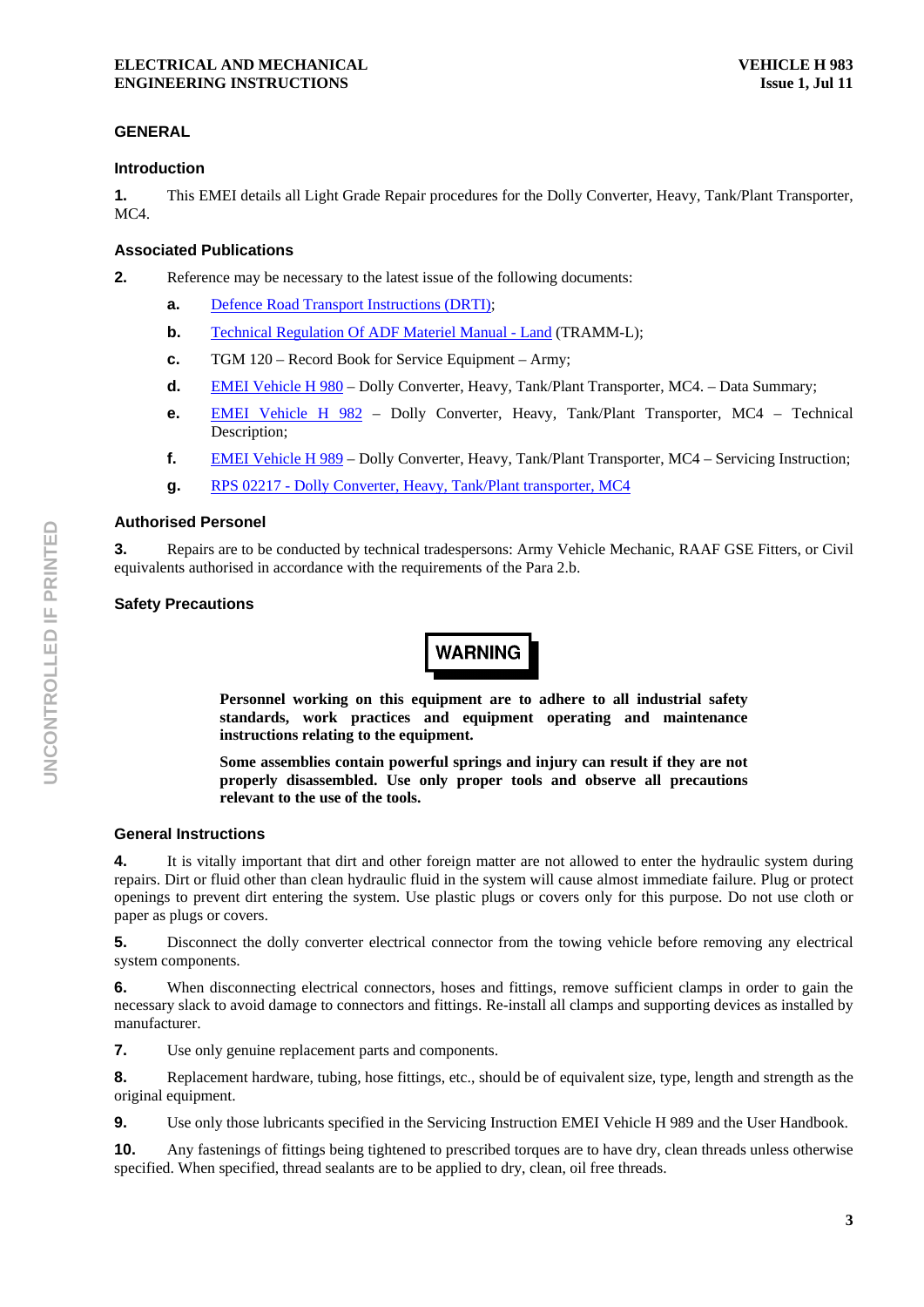#### **VEHICLE H 983 Issue 1, Jul 11**

- **11.** Replace all devices with stripped threads or damaged parts.
- **12.** Table 1 lists the location of the identification information on the Maintenance Supply Items.

**Table 1 Maintenance Supply Item (MSI) Identification** 

| <b>Serial</b> | <b>Item</b>                                | Location                                              |
|---------------|--------------------------------------------|-------------------------------------------------------|
|               | Axle assemblies                            | Centre of axle beam, opposite brake chamber mountings |
| $\mathcal{P}$ | Leading edge of fifth wheel<br>Fifth wheel |                                                       |

#### **Special Tools and Gauges**

**13.** The following special tools, as listed and illustrated in Table 2, are required as indicated, to perform the tasks detailed below:

| <b>Serial</b>  | <b>Item Name</b>          | Part No. | Para No. |                                                                                               |
|----------------|---------------------------|----------|----------|-----------------------------------------------------------------------------------------------|
| $\mathbf{1}$   | Hub seal installing tool  | 550-5039 | 50       |                                                                                               |
| 2              | Hub lock nut wrench       | CS 39/2  | 45, 52   |                                                                                               |
| $\mathsf 3$    | Hub nut tube wrench       | CS 213   | 45, 52   |                                                                                               |
| $\overline{4}$ | Spring brake release tool | M9007003 | 45, 67   | <b>Complete Automobile Automobile Complete Automobile Complete Automobile Complete</b><br>(o) |

| Table 2<br><b>Special Tools</b> |
|---------------------------------|
|---------------------------------|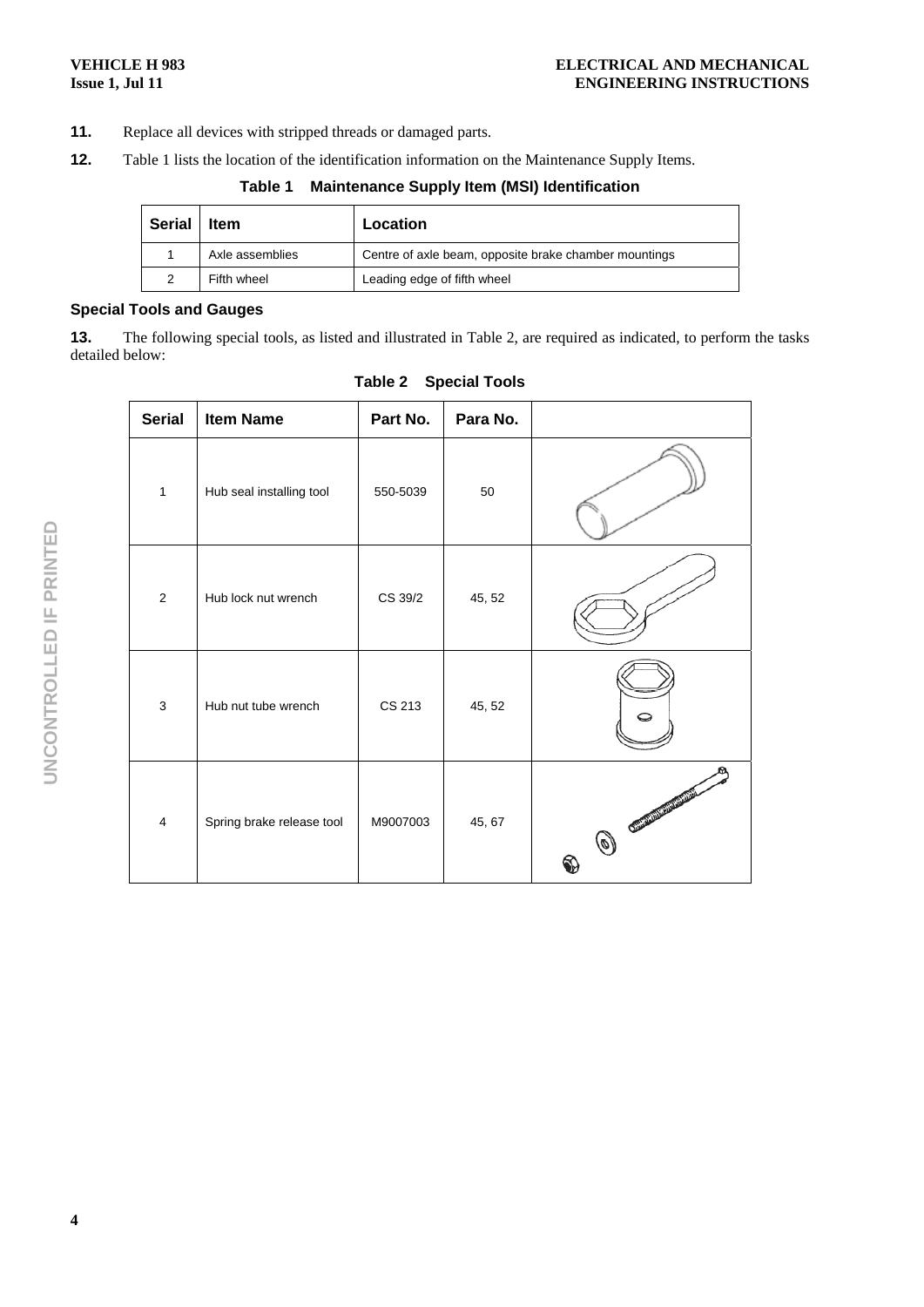#### **Adjustment and Calibrations**

- **14.** Light Grade Repairs include the following procedures:
	- **a.** Axle alignment, and
	- **b.** Brake adjustment

#### **Functional Tests**

- **15.** Light Grade Repair includes the following procedures:
	- **a.** Brake System Operating and Leakage Tests

#### **Replacement**

- **16.** Light Grade Repair includes replacement and/or repair of the following components:
	- **a.** Axles:
		- **(1)** hubs,
		- **(2)** hub seals,
		- **(3)** hub bearing cups, and
		- **(4)** hubodometer.
	- **b.** Wheels.
	- **c.** Brakes:
		- **(1)** brake relay valves,
		- **(2)** boost relay valve,
		- **(3)** spring brake control valve,
		- **(4)** yard release valve,
		- **(5)** spring brake assembly, and
		- **(6)** brake shoes.
	- **d.** Electrics.

#### **ADJUSTMENT PROCEDURES**

#### **AXLE ALIGNMENT**

**17.** The dolly converter axles are to be aligned so that the centre lines of the two axles are at right angles to the centre line of the dolly converter frame (Figure 1). The allowable tolerance for each dimension is  $\pm 1$  mm.



**Figure 1 Dolly Converter Axle Alignment Diagram**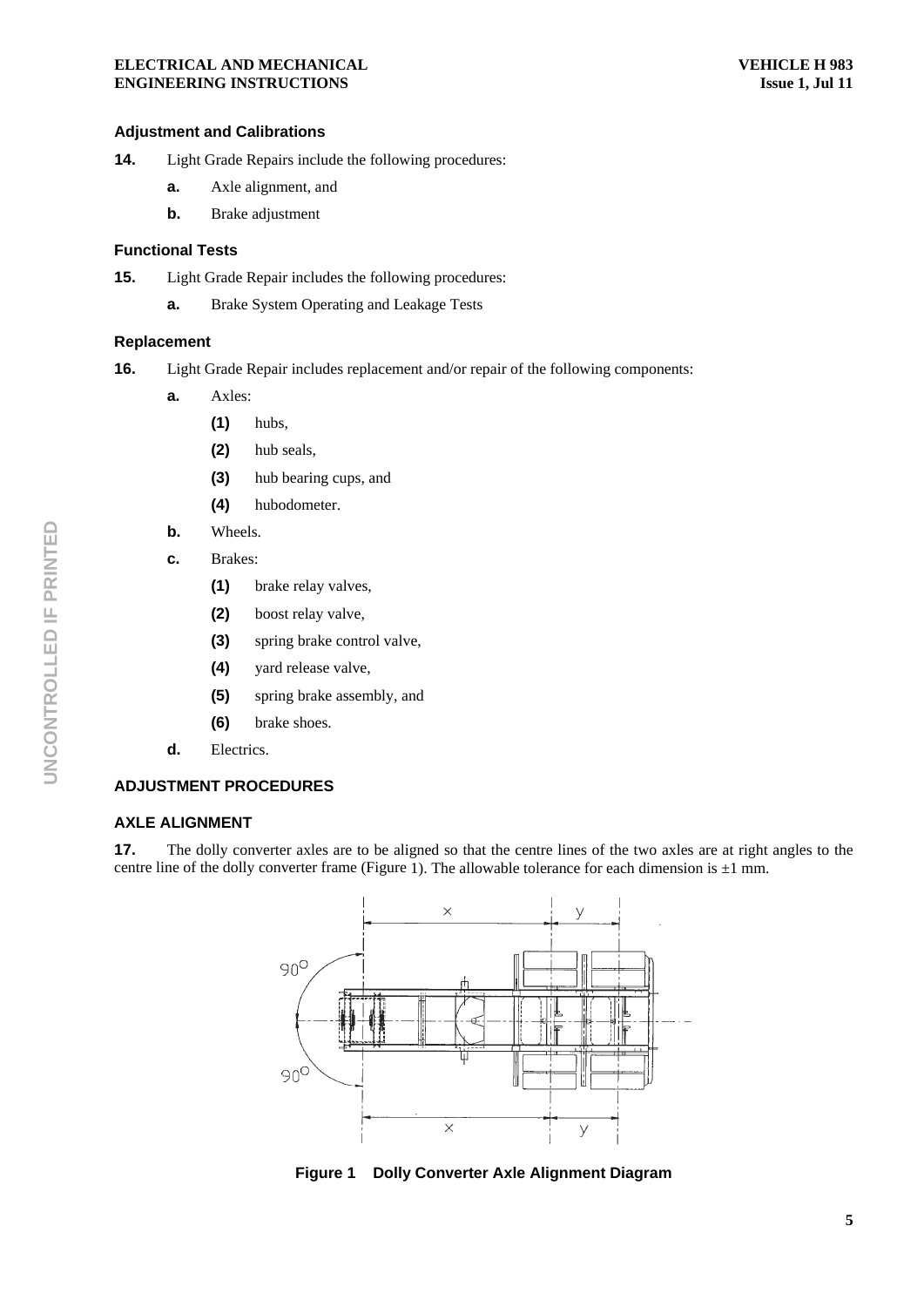#### **18.** Preliminary Checks. Prior to carrying out any axle alignment adjustment:

- **a.** Unload the trailer if fitted.
- **b.** Ensure that all suspension components are in good condition.
- **c.** Ensure that all tyre pressures are correct.
- **d.** Ensure the dolly is on flat, level ground.
- **e.** Ensure that the dolly has travelled in a straight line for a minimum of 20 metres before checking any adjustment (this removes any stresses from the suspension components).
- **19.** Adjustment. To alter the axle alignment:
	- **a.** Loosen the four clamp bolts on the right-hand radius rods.
	- **b.** Rotate the centre section of the applicable radius rod to alter the axle alignment.

#### **NOTE**

Dimensions  $X$  and  $Y$  are to be equal along each side of the trailer.

#### **BRAKE ADJUSTMENT**

- **20.** The correct brake adjustment is obtained when:
	- **a.** The distance from the base of the brake chamber to the centre line of the clevis pin is 185 mm with the brake released (Figure 2).
	- **b.** The angle formed by the centre lines of the slack adjuster and the brake chamber push rod is approximately 90° when the brakes are applied.



**Figure 2 Slack Adjuster Alignment** 

**c.** The maximum travel of the brake chamber pushrod to apply the brake is less than 40 mm.

**21.** To adjust the brakes, depress the locking ring and turn the adjusting screw clockwise until the brake is applied. Back-off the adjusting screw to achieve the correct adjustment as shown in Figure 2. If necessary, adjust the length of the brake chamber pushrod to achieve the correct settings.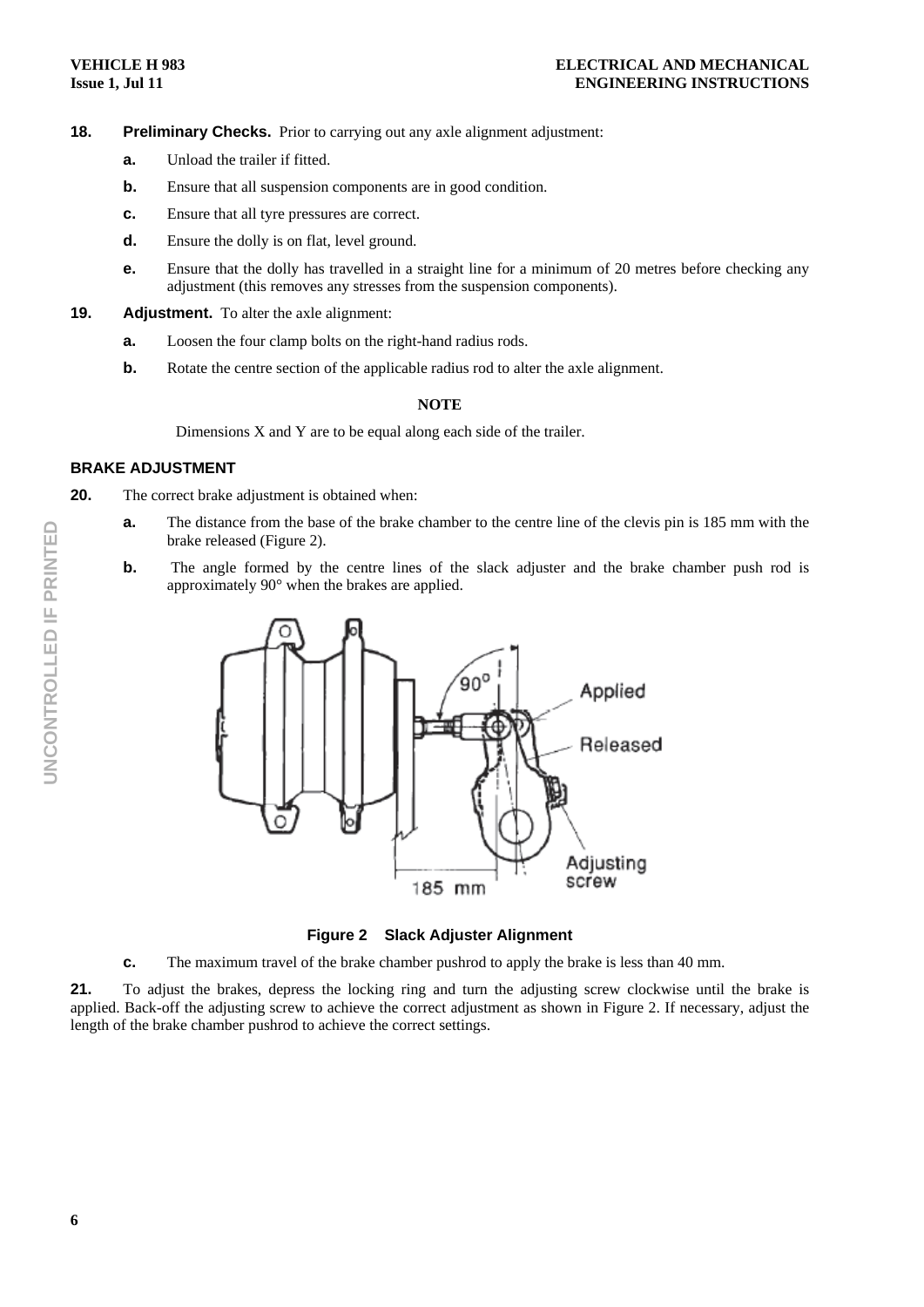#### **ELECTRICAL AND MECHANICAL ENGINEERING INSTRUCTIONS**

#### **BRAKE SYSTEM OPERATING AND LEAKAGE TESTS**

**22.** The following tests are to be performed to determine the presence of operating faults in the dolly converter air brake system. Check the prime mover air pressure gauge against a calibrated test gauge before carrying out these tests.

#### **Functional Tests**



#### **Before carrying out these tests ensure that the dolly converter wheels are securely chocked.**

23. Connect a 0-1 000 kPa air pressure gauge to the spare air reservoir port to the SR-3 spring brake control valve.

**24.** Disconnect the air lines from the prime mover and exhaust all air from the dolly converter system.

**25.** Inspect all brake chambers to ensure that they are all in the applied position.

**26.** Inspect the condition of all air hoses and nylon lines for serviceability. Particular attention is to be given to all hose clamps and fittings.

**27.** Connect the air lines to the prime mover and start the prime mover engine to recharge the air brake system.

**28.** As the air pressure reaches 415-445 kPa, the spring brake chambers should release.

#### **NOTE**

Failure of all brake chambers connected to a common SR-3 spring brake control valve indicates a faulty valve. Failure of individual brake chambers to release indicates a faulty brake chamber or air line.

**29.** Allow the prime mover to build up full air pressure and then shut down the engine. Inspect all components for air leaks.

#### **NOTE**

Substantial leaks will be audible; however, minor leaks may be detected by coating suspected areas with soapy water.

**30.** Disconnect the supply (emergency) line from the prime mover. This causes the spring brakes to apply.

#### **NOTE**

Failure of all brake chambers connected to a common SR-3 spring brake control valve indicates a faulty valve. Failure of individual brake chambers to apply indicates a faulty brake chamber or air line.

**31.** Connect the supply line to the prime mover. The spring brakes should again release as pressure increases.

**32.** Open the air tank drain valves on each air tank which has an SR-3 spring brake control valve fitted individually. The air pressure should not fall below 354 kPa in the prime mover air brake system. Note the pressure attained.

#### **NOTE**

A pressure below this value indicates a faulty SR-3 spring brake control valve fitted to the respective air tank. The spring brakes should remain released.

Application of any spring brake indicates a faulty spring brake control valve.

Allow the air pressure in the prime mover to build up to normal between tests.

**33.** Open the drain valve on the front air tank of the dolly converter.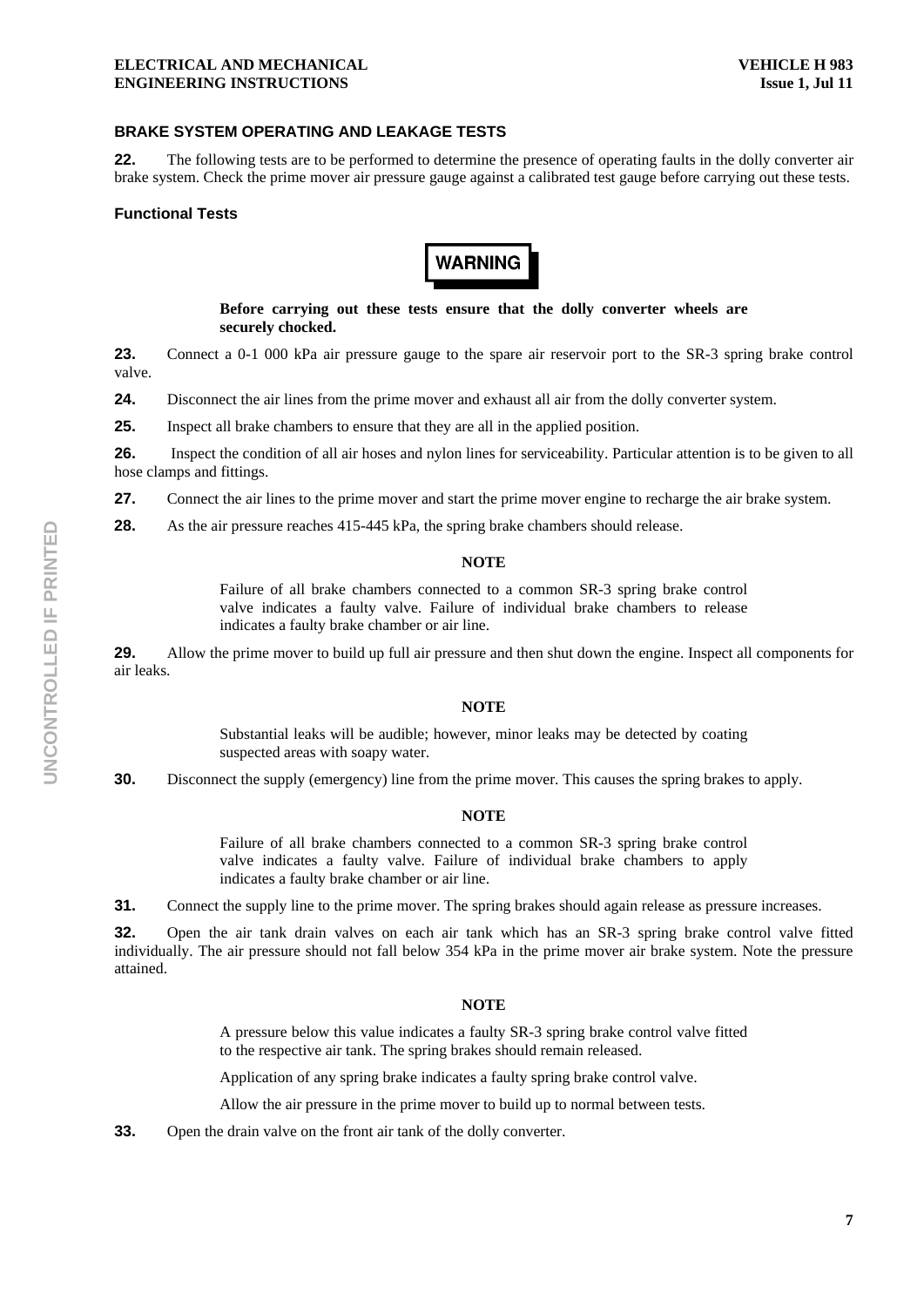#### **VEHICLE H 983 Issue 1, Jul 11**

#### **ELECTRICAL AND MECHANICAL ENGINEERING INSTRUCTIONS**

**34.** When the air pressure has dropped to the minimum pressure attained in Para 32, apply the service brakes and release.

#### **NOTE**

Two applications of the service brakes should be possible.

**35.** Close the air tank drain valves and allow the air pressure to return to normal.

**36.** Open the drain valve on the front air tank of the dolly converter. When the air pressure has dropped to the minimum pressure attained in Para 32, apply the park (spring) brakes and release.

#### **NOTE**

It should be possible to release the spring brakes twice before insufficient air is available in the air tank to release the brakes. Failure of this or the previous test may indicate a faulty reservoir check valve in the SR-3 spring brake control valves.

**37.** Allow the air pressure to return to normal and apply the service brakes.

#### **NOTE**

The failure of all brake chambers connected to a single R-12 relay valve indicates a faulty R-l2 relay valve.

Failure of individual brakes to apply indicates a faulty brake chamber or brake hose.

**38.** Push in the dolly converter yard release valve to release the spring brakes. Ensure that all spring brakes are released.

#### **NOTE**

Failure to do so indicates a faulty yard release valve.

**39.** Drain the air from the dolly converter air tanks and note the pressure at which the yard release valve dumps the air pressure from the spring brakes. This should be approximately 340 kPa.

#### **NOTE**

Failure of the air pressure to be dumped indicates a weak or broken spring in the PP-1 yard release valve.

**40.** Connect all air lines between the dolly converter and prime mover and allow the system to be fully pressurised. Release the spring brakes and apply the service brakes.

**41.** Disconnect the emergency (supply) line/s between the dolly converter and prime mover.

**42.** Liberally coat all joints and connections with soapy water and inspect for leaks.

#### **NOTE**

Valve body leaks are not acceptable. Bubbles in excess of 25 mm in three seconds are not acceptable.

**43.** Apply soapy water to the emergency line glad hand and inspect for leaks from the emergency line.

#### **NOTE**

A bubble in excess of 25 mm in five seconds indicates a faulty yard release valve.

**44.** Push the yard release valve in to release the spring brakes. Apply soapy water to the emergency line glad hand and inspect for leaks from the emergency line.

#### **NOTE**

A bubble in excess of 25 mm in three seconds indicates a faulty yard release valve.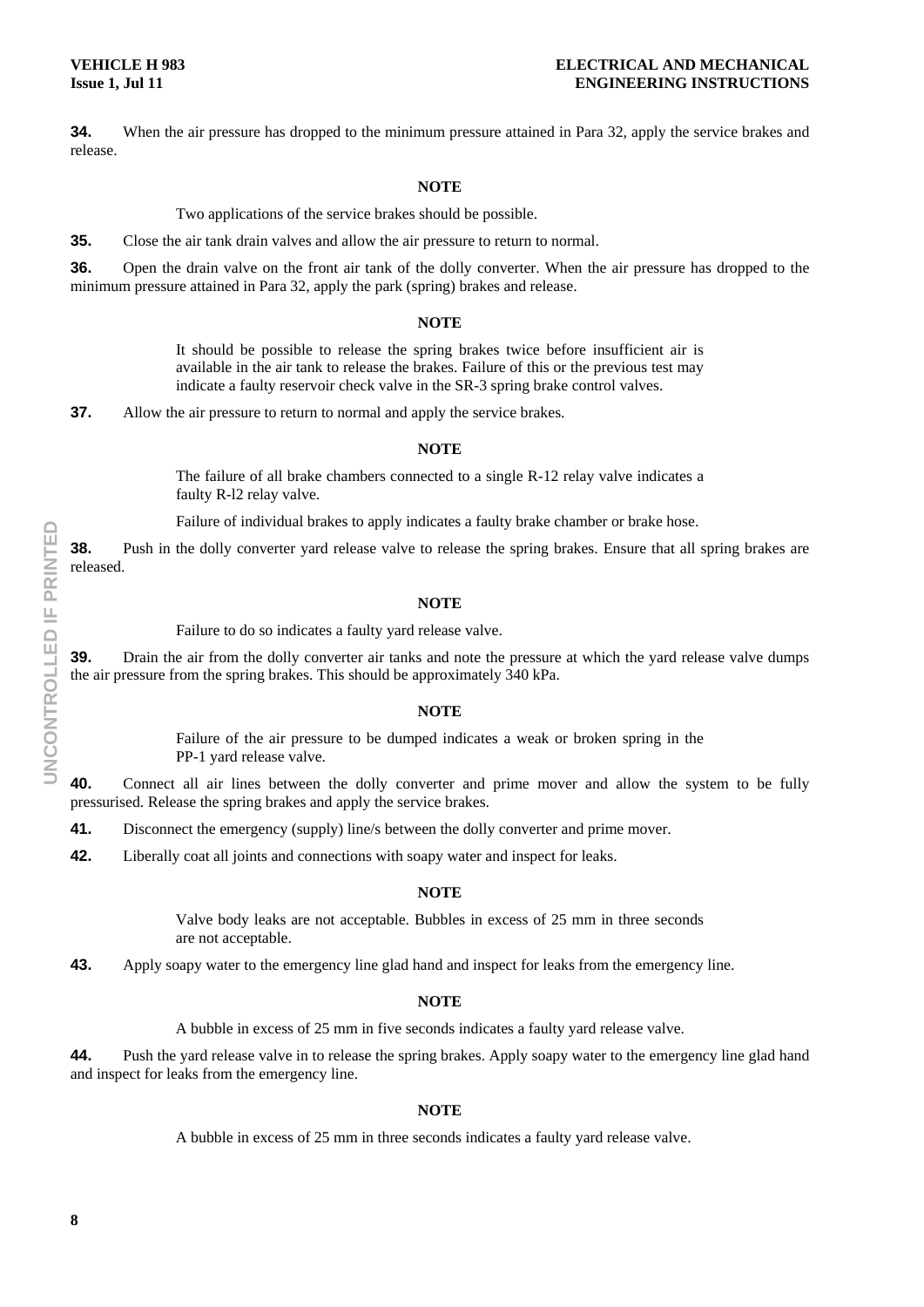#### **REPLACEMENT PROCEDURES**

#### **AXLES**

#### **Wheel Hubs**

**45.** Removal. To remove the wheel hubs (Figure 3):



**Figure 3 Wheel Hub Assembly - Exploded View** 

- **a.** Chock the vehicle wheels.
- **b.** Loosen the wheel nuts.
- **c.** Place a suitable jack beneath the applicable axle and raise the wheel clear of the ground.
- **d.** Place a safety stand beneath the axle.
- **e.** Lower the axle to the stand ensuring that the wheels remain clear of the ground.
- **f.** Remove the nuts securing the wheels to the hub (5).
- **g.** Remove the wheels.
- **h.** Mechanically release the spring brakes (refer to Para 67.a-d).
- **i.** Remove the oil filling plug located on the side of the hub cap.
- **j.** Place a suitable container under the hub and rotate the wheel to allow the lubricating oil to drain.
- **k.** Remove the six hexagon-headed screws securing the hub cap (12).
- **l.** Remove the hub cap and gasket (11) from the hub.
- **m.** Remove the hub lock nut (10) using the hub lock nut wrench (Table 2, Serial 2).
- **n.** Remove the nut lock plate (9).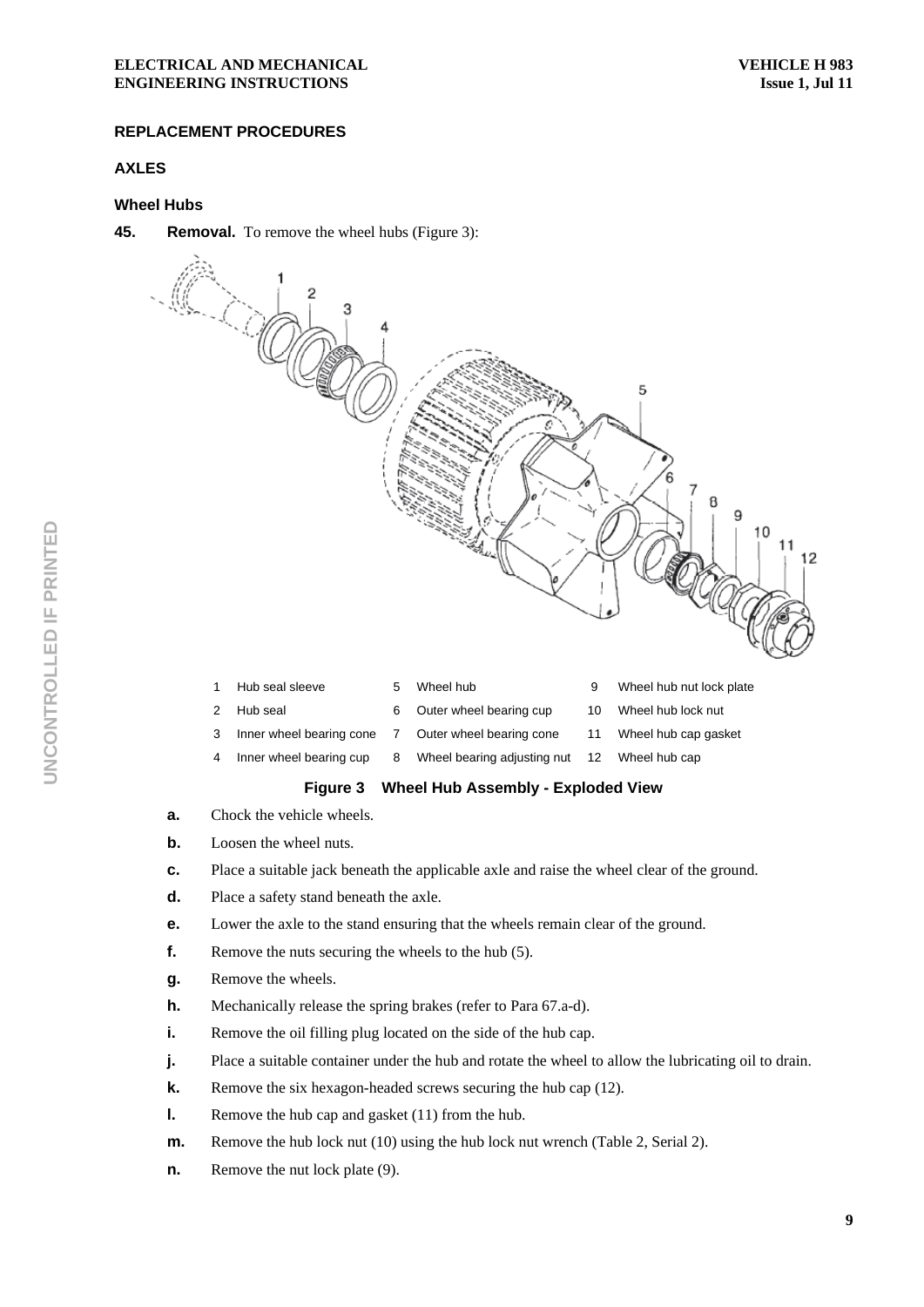- **o.** Remove the bearing adjusting nut (8) using the hub nut tube wrench (Table 2, Serial 3).
- **p.** Support the wheel hub and brake drum assembly with a suitable trolley jack.
- **q.** Remove the outer bearing cone (7) from the hub and stub axle.



**Support the hub assembly during removal to ensure the thread on the end of the stub axle does not damage the hub oil seal.** 

- **r.** Slide the hub assembly off the stub axle.
- **46. Hub Seal Removal.** Remove the inner hub seal as follows:
	- **a.** Remove the wheel hub assembly, as detailed in Para 45.
	- **b.** Position the hub and brake drum assembly on a solid surface with the wheel studs facing upwards.
	- **c.** Using a long brass drift, inserted through the centre of the hub and placed against the inner race of the inner wheel bearing (Figure 3, 3), drive out the bearing and hub seal (Figure 3, 1 and 2) from the hub.
- **47. Bearing Cup Removal.** Remove the wheel bearing cups as follows:
	- **a.** Remove the hub and hub seals, as detailed in Para 45 and 46.
	- **b.** Place a long brass drift, through the hub centre, against the inner face of the respective bearing cup (Figure 3, 4 or 6).



**Place the drift in alternate positions around the bearing cup, to ensure that it is driven evenly from the hub** 

**c.** Drive out the bearing cups.

#### **NOTE**

If the bearing cups removed are to be refitted, ensure that they are matched, and remain with their respective bearing cones.

**48. Bearing Cleaning and Inspection.** Clean and inspect the bearings as follows:



#### **Do not use a steel brush. Avoid spinning the cones when cleaning.**

- **a.** Wash the bearing cups and cones in a suitable clean solvent, using a stiff brush.
- **b.** Wipe the cleaned parts dry with clean absorbent cloth or paper. Clean and dry hands and all tools used in the service operation.

#### **NOTE**

Lubricant will not adhere to a surface that is wet with solvent. Solvent will also dilute the lubricant. CLEANLINESS IS MOST IMPORTANT.

- **c.** Inspect the bearing cup for:
	- **(1)** discolouration, straw or blue colouring;
	- **(2)** chips or scoring on the bearing surface; and
	- **(3)** flaking of the case hardening.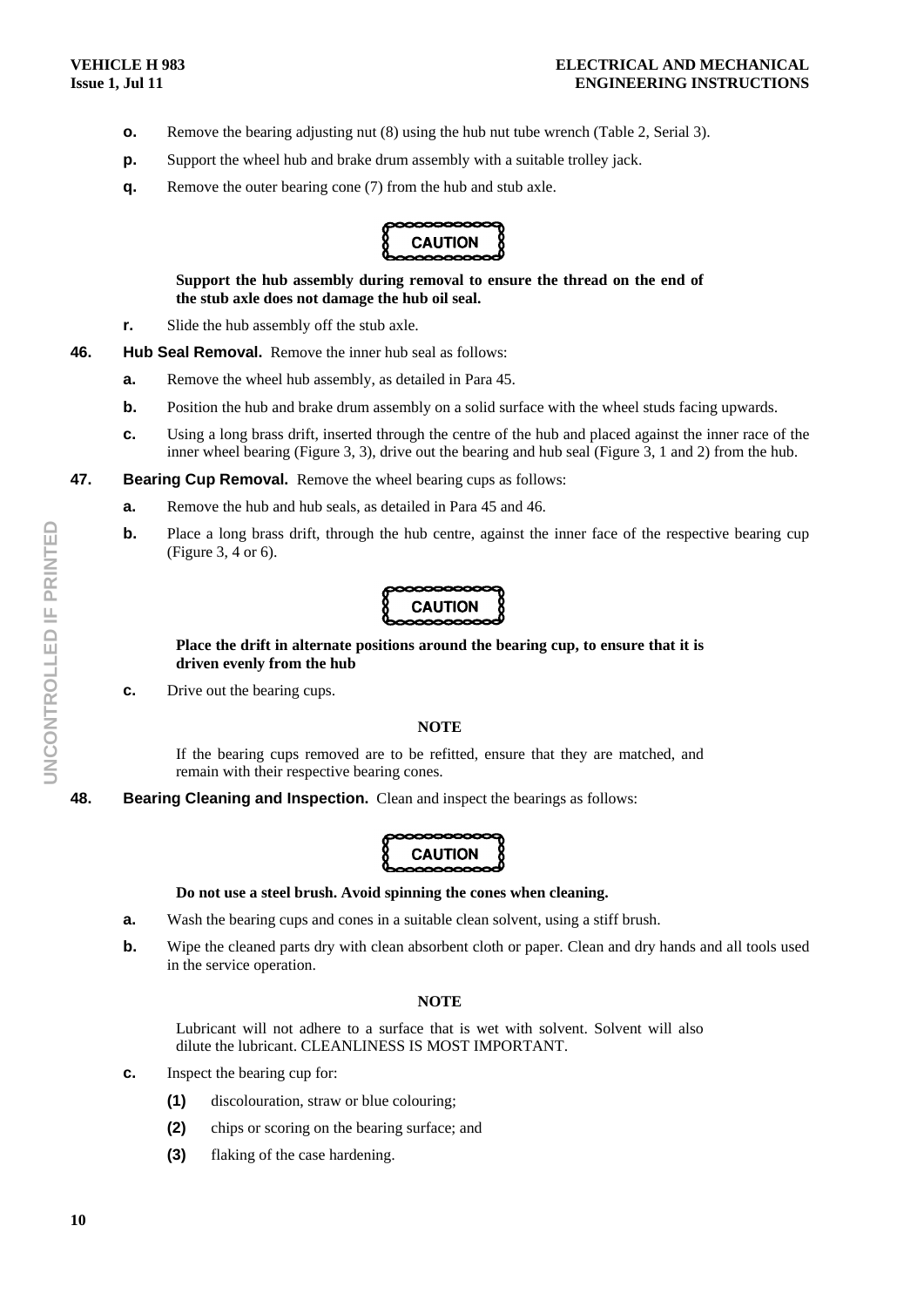- **d.** Inspect the bearing cone for:
	- **(1)** discolouration of the tapered rollers;
	- **(2)** chipping or scoring of the case hardening;
	- **(3)** flaking of the case hardening;
	- **(4)** acceptable wear limits on the wear back surface (the large end of the tapered roller); and
	- **(5)** the condition of the tapered roller cage.

#### **NOTE**

Discard the bearing cup and cone if any defects are found. These must be replaced as a matched set.

- **49. Bearing Cup Installation.** To install bearing cups proceed as follows:
	- **a.** Check that the wheel hub is free from any damage.
	- **b.** Pack the bearing cones with grease.
	- **c.** Place a faint smear of grease around the inner surface of the hub through which the cup is to pass.



**Drifts used for fitting bearing cups must be free of all burrs and jagged edges, to prevent brass chips being dislodging into the wheel hub and bearings.** 

**d.** Place the bearing cup (Figure 3, 4 or 6), smaller internal diameter innermost, in position on the hub and drive it into position using a suitable hammer and brass drift.

#### **NOTE**

Make sure that the drift is placed in alternate positions around the cup, to ensure that the cup is driven evenly into the hub. The cup is fully in position when a solid metallic knock is heard in all positions around the cup.

**e.** Inspect the bearings for brass chips (remove if found).

#### **50. Hub Seal Installation.** Install the hub seal as follows:

- **a.** Check that the stub axle land is clean and free from dirt and other foreign material.
- **b.** Coat the axle land with a thin coat of Loctite 515 Forma gasket compound, Hylamar or other brand name non-hardening gasket material
- **c.** Drive the inner hub seal (Figure 3, 1 and 2) into position on the stub axle using the hub seal installing tool (Table 2, Serial 1).

#### **NOTE**

The hub seal is pushed into the wheel hub during installation of the wheel hub.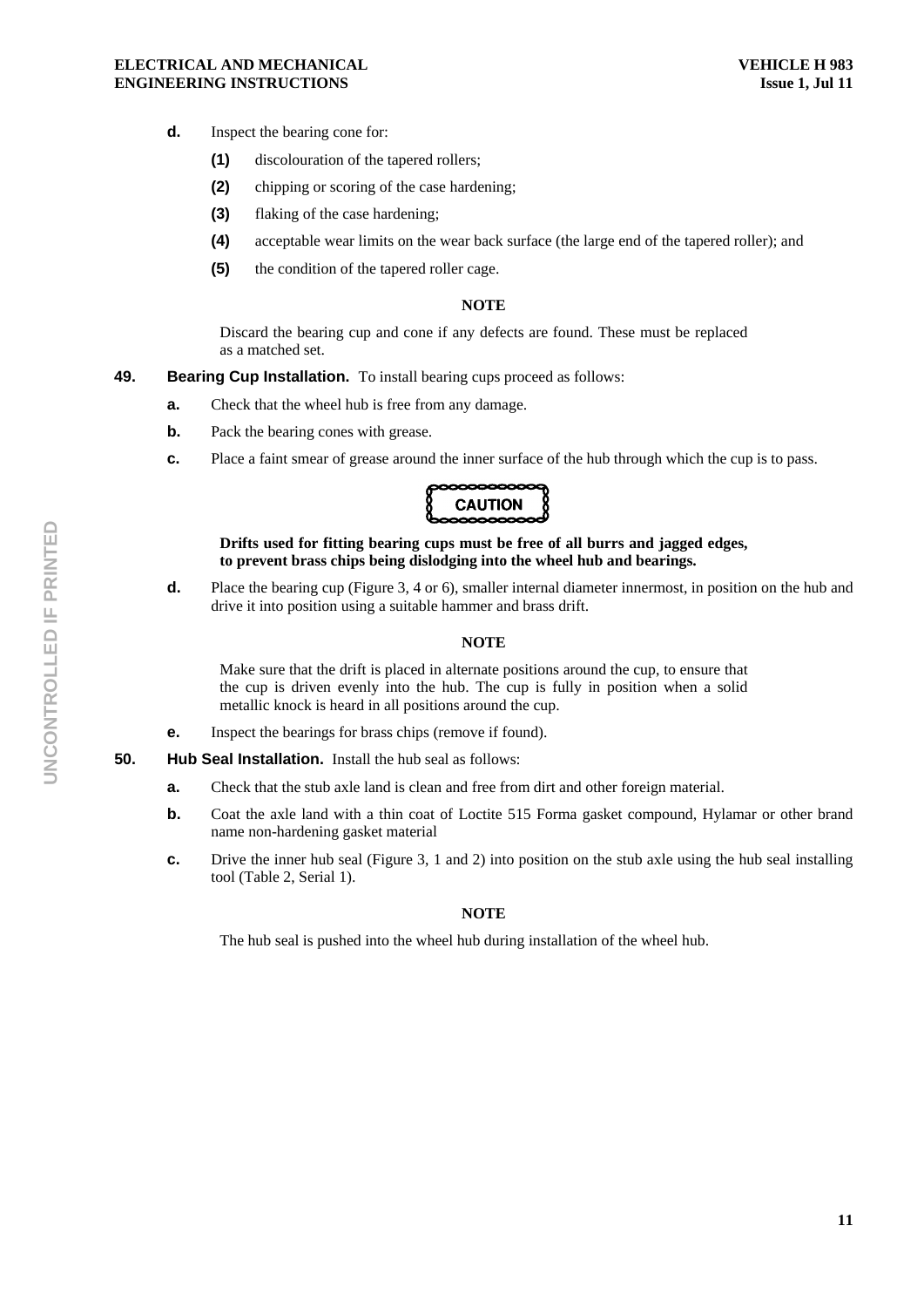#### **VEHICLE H 983 Issue 1, Jul 11**

#### **ELECTRICAL AND MECHANICAL ENGINEERING INSTRUCTIONS**

- **51.** Hub Installation. Prior to installation of the hub and brake drum assembly, ensure that:
	- **a.** The brake drum mounting bolts are serviceable and correctly tensioned in the sequence shown at Figure 4.



#### **Figure 4 Brake Drum and Wheel Nuts - Tightening Sequence**

- **b.** The inner wheel bearing cone is properly lubricated and fitted.
- **c.** The inner bearing cup is serviceable and correctly fitted.
- **d.** The hub seal is fit for use and correctly fitted to the stub axle.
- **52.** Install the hub as follows (Figure 3):
	- **a.** Using a suitable trolley jack or similar device, slide the hub and brake drum assembly onto the stub axle, ensuring that it is pushed on as far as possible.
	- **b.** Pack the outer bearing cone with grease.
	- **c.** Fit the outer wheel bearing cone (7).
	- **d.** Fit the wheel bearing adjusting nut (8) to the stub axle with the locating pin facing out.
	- **e.** Adjust the bearing preload by screwing the nut on until tight and backing off one quarter of a turn using the hub nut tube wrench (Table 2, Serial 3).

#### **NOTE**

Spin the hub while tightening the bearing adjusting nut.

Ensure that the air tank is fully charged and that the brakes are released to prevent brake shoe drag during adjustment.

**f.** Fit the wheel hub nut lock plate (9) and insert the lock pin on the wheel bearing adjusting nut into one of the holes around the lock plate.

#### **NOTE**

It may be necessary to turn the nut slightly or to reverse the lock plate to obtain proper alignment.

- **g.** Fit and tighten the hub lock nut (10) onto the stub axle using the hub nut lock wrench (Table 2, Serial 2). Use a 1.5 to 2 lb hammer to tighten the nut.
- **h.** Fit the hub cap gasket (11) to the wheel hub and install the hub cap (12).
- **i.** Secure the hub cap using the six hexagon headed screws and lock washers.
- **j.** Rotate the hub until the oil filling plug is in the 12 o'clock position. Fill the hub with the recommended oil until the sight glass is full.
- **k.** Fit the oil plug, rotate the hub for several revolutions and allow the oil level to settle.
- **l.** Add oil gradually until the oil is up to the oil level mark on the sight glass
- **m.** Remove the spring brake release tool (replace and secure it in its stowage position).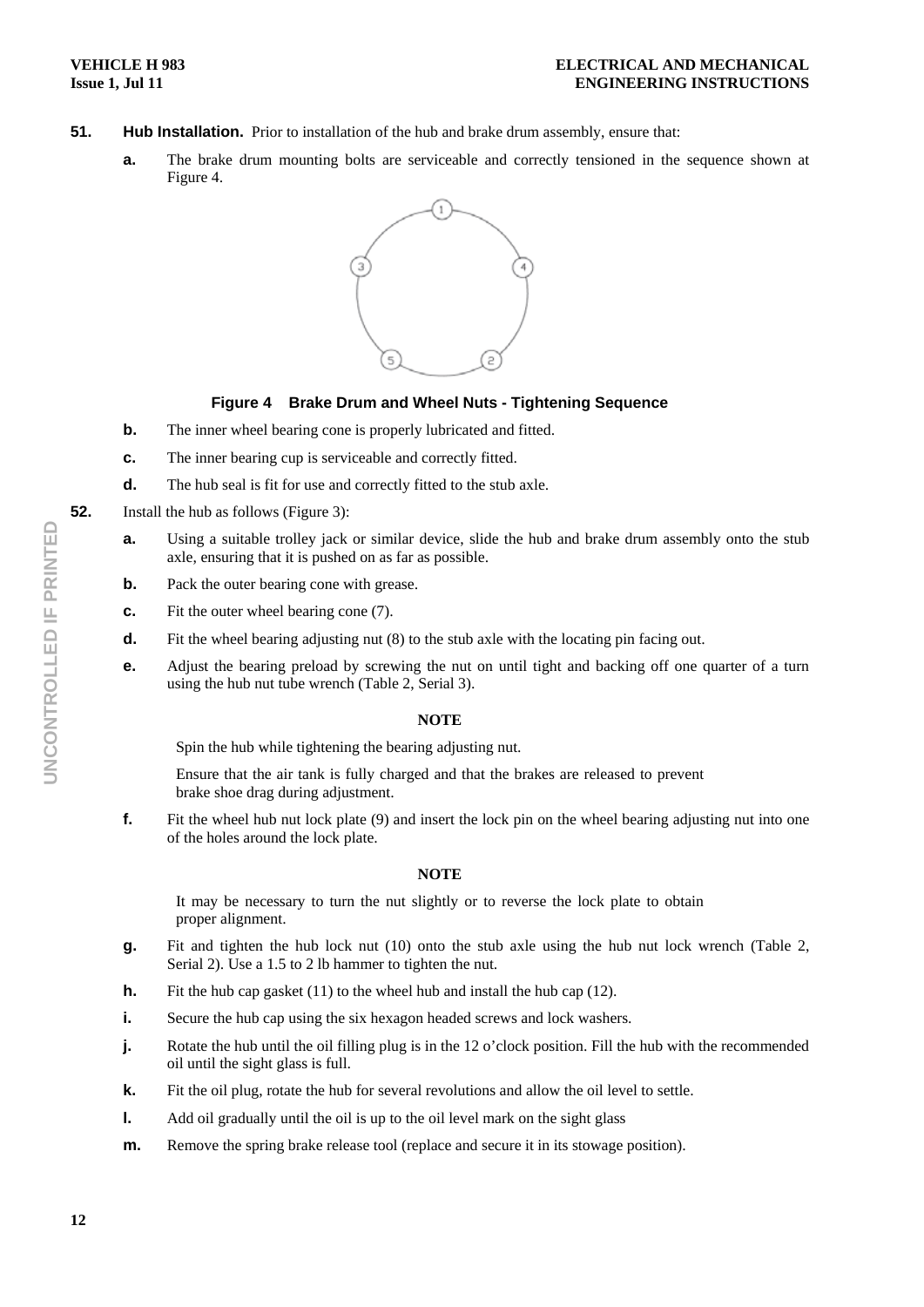- **n.** Fit the wheel to the hub and secure with the five clamps and hexagon nuts. Tighten the wheel nuts evenly in the sequence shown in Figure 4.
- **o.** Raise the axle clear of the safety stand, remove the stand and lower the wheel to the ground.



**Wheel nuts shall be checked and retentioned after travelling approximately 50 km.** 

**p.** Tighten the wheel nuts to the torque specified in Para 54.

#### **Hubodometer**

**53.** Hubodometers are fitted to the left-hand side of the dolly converter. The fitting of the hubodometers requires a raised, hubodometer window to be fitted to the standard hub cap. The hubodometer is a non-repairable item and should be discarded when defective.

#### **Specifications**

**54.** The axle group specifications are as follows:

| а.           |  |
|--------------|--|
| b.           |  |
| C.           |  |
| d.           |  |
| $e_{i}$      |  |
| $f_{\rm{r}}$ |  |
| <b>g.</b>    |  |
|              |  |

#### **WHEELS**

#### **Maintenance**

# **WARNING**

**Before lifting any wheels off the ground, ensure that the trailer is on level ground and adequately chocked.** 

**When working on a raised trailer, do not allow any part of the body to protrude under the trailer unless the trailer is correctly supported on safety stands** 

- **55. Removal.** Remove the wheels as follows:
	- **a.** Chock the wheels not being removed.
	- **b.** Loosen the five clamp nuts evenly.
	- **c.** Jack up the respective axle and support it on a safety stand.
	- **d.** Remove the five nuts and clamps.

#### **56. Installation.** Install the wheels as follows:

- **a.** Fit the wheel to the hub.
- **b.** Align the wheel rims.
- **c.** Fit the five wheel clamps and nuts.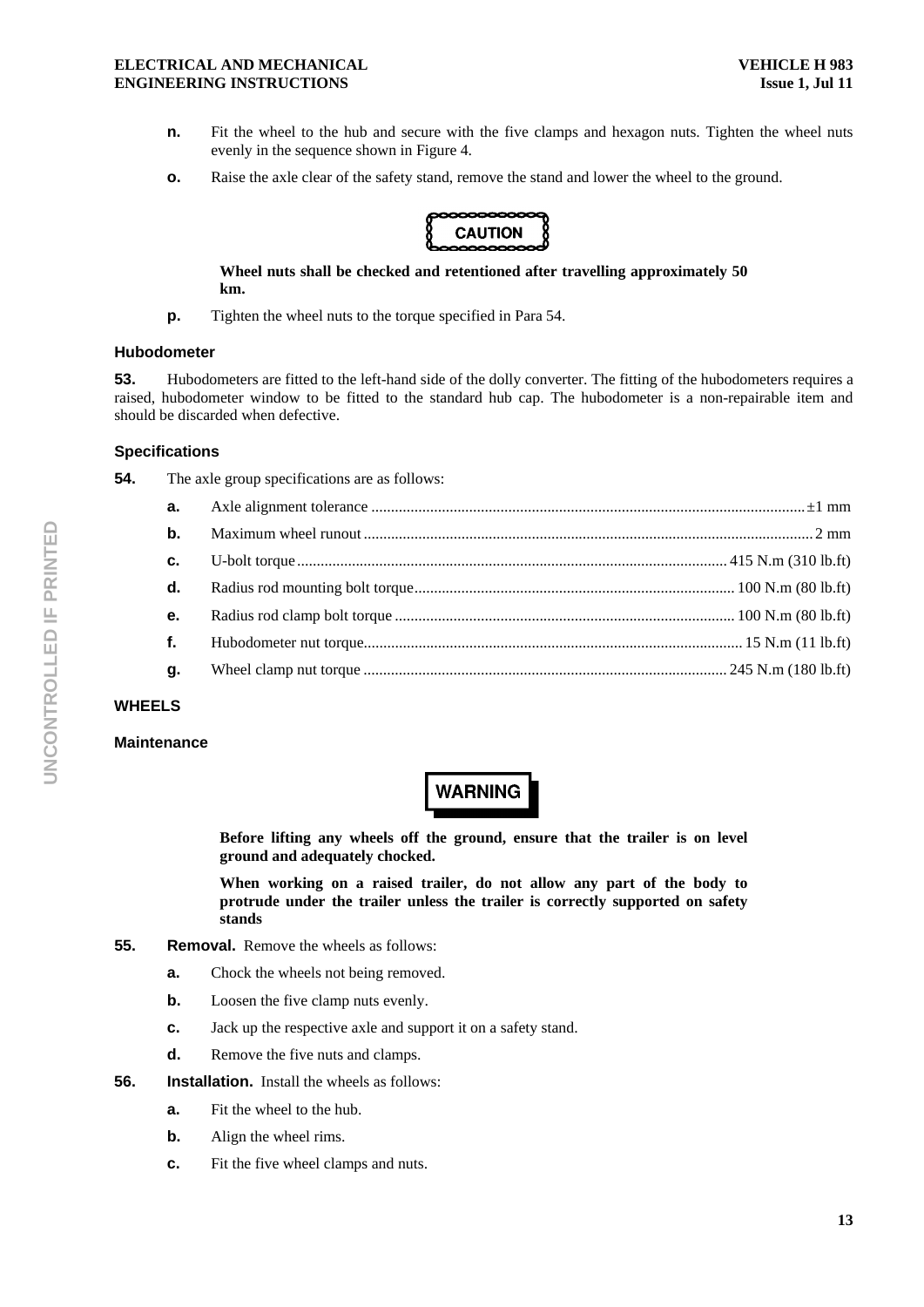**d.** Tighten the clamp nuts evenly to the torque specified in Para 57.

#### **Specifications**

**57.** The wheel specifications are as follows:

#### **BRAKE SYSTEM**

#### **Brake System Maintenance**

**58. Precautions.** 



**Some assemblies contain powerful springs and injury can result if they are not properly disassembled. Use only proper tools and observe all precautions relevant to the use of the tools.** 



**Always chock vehicle wheels. Stop the engine when working under a vehicle liable to roll. Keep hands away from chamber push rods and slack adjusters; they may apply as system pressure drops.** 



**Never connect or disconnect a hose or line containing air pressure. It may whip as air escapes. Never remove a component or pipe plug unless you are certain all system pressure has been depleted.** 



**Never exceed recommended air pressure and always wear safety glasses when working with air pressure. Never look into air jets or direct them at anyone.** 



**Never attempt to disassemble an assembly until you have read and understand the recommended procedures.** 

#### **Brake Relay Valves**

**59. Removal.** Remove the relay valves as follows:

#### **NOTE**

This procedure applies to both the R-12 brake relay valve and the R-12H pilot relay valve.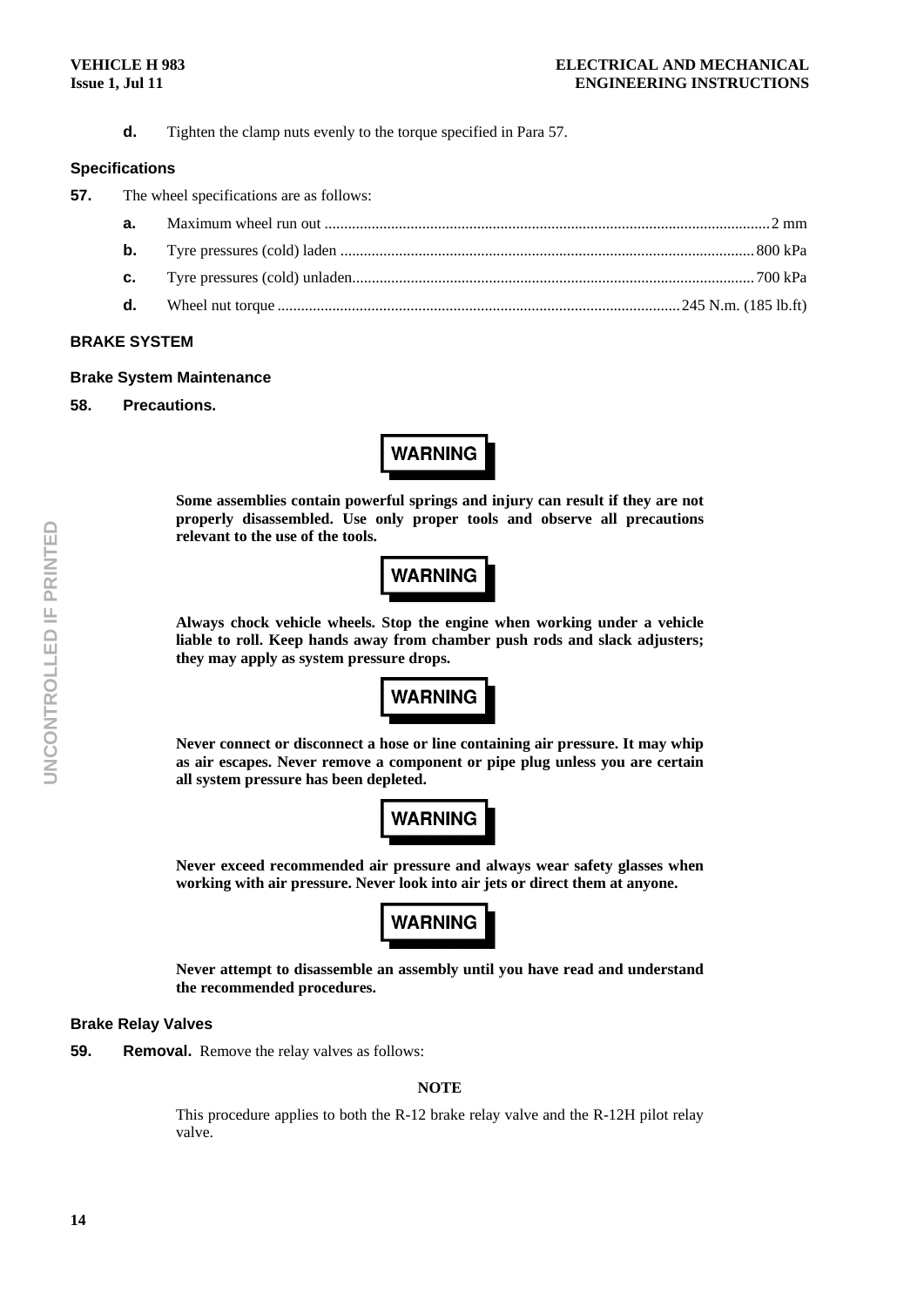

**Figure 5 Brake Relay Valve Mounting** 

- **a.** Chock and hold the trailer or dolly.
- **b.** Drain the brake system reservoir.
- **c.** Tag all air lines connected to the valve to facilitate installation (Figure 5).
- **d.** Disconnect the air lines from the valve.
- **e.** Apply a spanner to the hexagon area of the reservoir mounting nipple and remove the valve from the reservoir.

#### **60.** Installation. To install the relay valves:

- **a.** Clean all air lines to be connected to the valve.
- **b.** Inspect all lines and/or hoses for damage and replace as necessary.



#### **Do not tighten via the valve body.**

- **c.** Install the valve to the air reservoir and secure it by applying a spanner to the hexagon area of the mounting nipple.
- **d.** Connect the air lines to the valve according to the labelling attached during removal.
- **e.** Test the valve as detailed in Para 22.

#### **Boost Relay Valve**

- **61.** Removal. Remove the boost valve as follows:
	- **a.** Block or hold the dolly by means other than the brakes.
	- **b.** Drain all air brake system reservoirs.
	- **c.** Identify, mark and disconnect all air lines from the valve.
	- **d.** Apply a spanner to the hexagon area of the reservoir mounting nipple and remove the valve from the reservoir.
- **62. Installation.** Install the boost valve as follows:
	- **a.** Inspect all connecting air lines for kinks, cuts, chafing and deterioration. Repair or replace as necessary.
	- **b.** Install the valve to the air reservoir and secure it by applying a spanner to the hexagon area of the mounting nipple.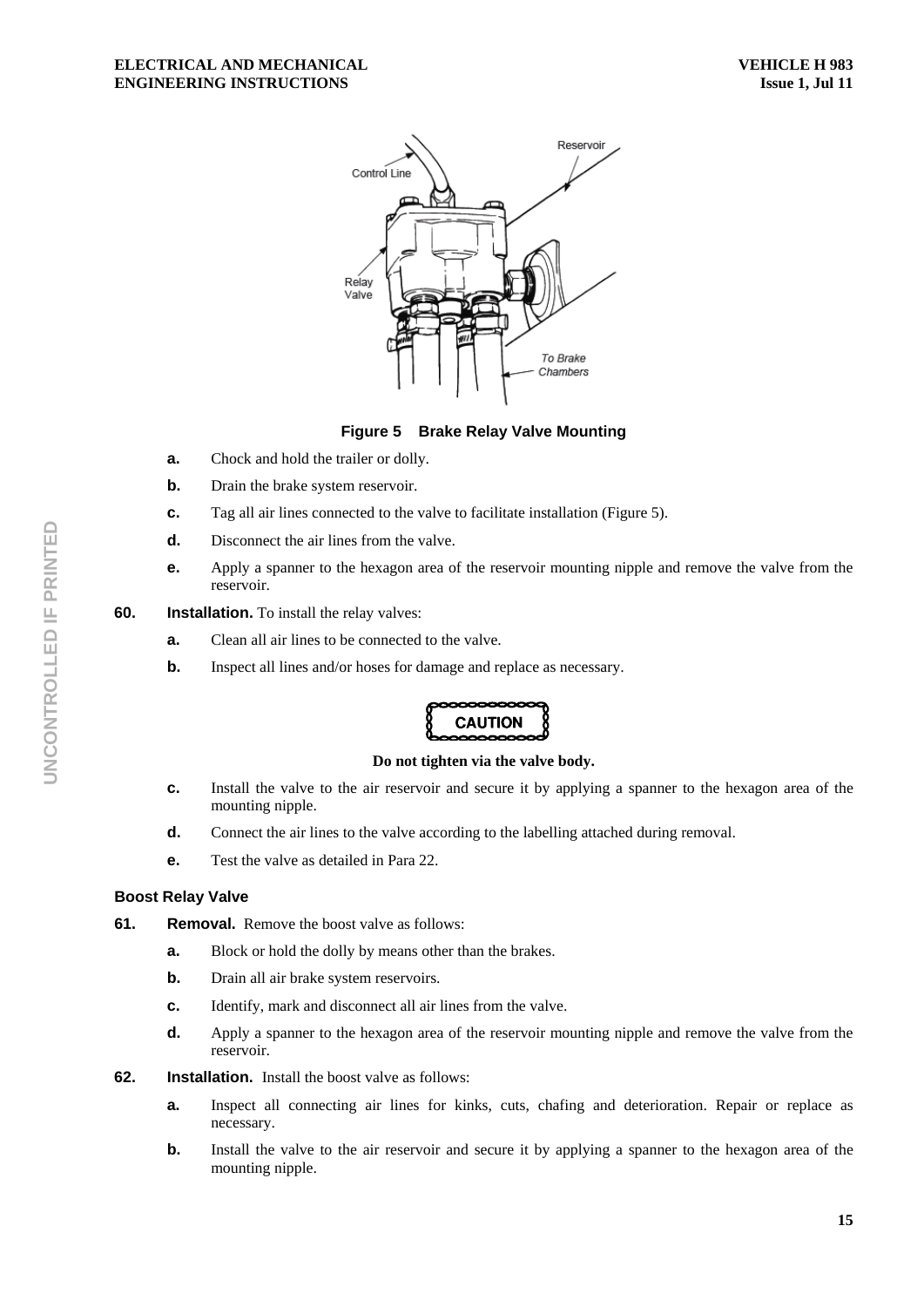- **c.** Connect all air lines to the correct ports, using the identification markings of the lines made before the valve was removed.
- **d.** Test all reconnected air line fittings for leakage.
- **e.** Test the valve as detailed in Para 22.

#### **Spring Brake Control Valve**

**63.** Removal. Remove the spring brake control valve as follows:



#### **Figure 6 Spring Brake Control Valve Mounting**

- **a.** Chock the trailer or dolly wheels.
- **b.** Completely drain the air system reservoir.
- **c.** Tag and disconnect all supply, delivery and exhaust lines at the spring brake valve (Figure 6).
- **d.** Apply a spanner to the hexagon area of the reservoir mounting nipple and remove the valve from the reservoir.
- **64. Installation.** Install the spring brake control valve as follows:
	- **a.** Clean the air lines to be connected to the valve.
	- **b.** Inspect all lines and/or hoses for damage and replace as necessary.
	- **c.** Install the valve to the air reservoir and secure it by applying a spanner to the hexagon area of the mounting nipple.
	- **d.** Connect the air lines to the valve.
	- **e.** Test the valve as detailed in Para 22.

#### **Yard Release Valve**

- **65.** Removal. Remove the yard release valve as follows:
	- **a.** Chock the trailer or dolly.
	- **b.** Drain all reservoirs.
	- **c.** Drive the button roll pin out with a punch and remove the button.
	- **d.** Disconnect the air lines.
	- **e.** Remove the panel mounting nut.
	- **f.** Remove the valve.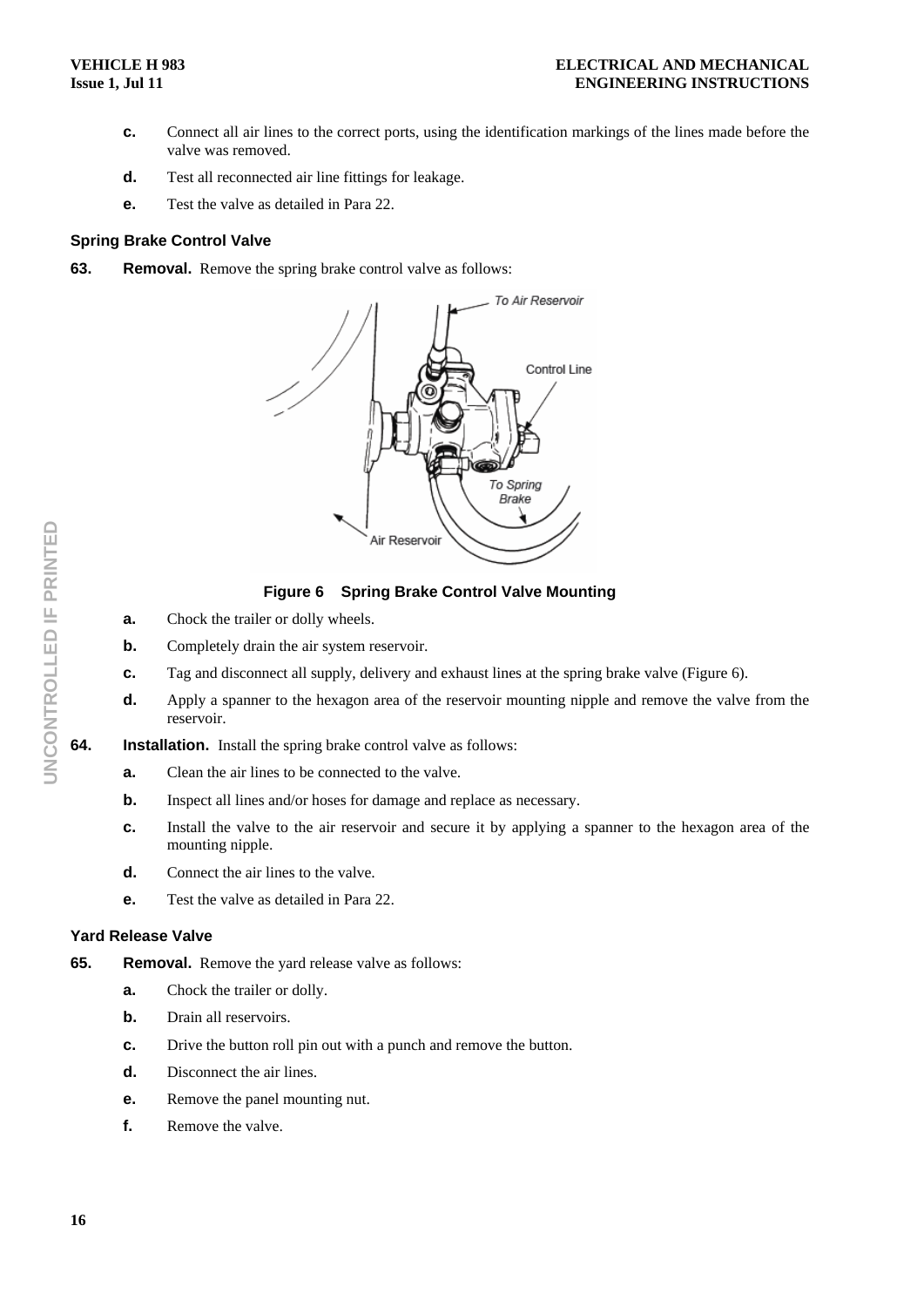- **66.** Installation. Install the yard release valve as follows:
	- **a.** Install the valve in the mounting bracket, securing it with the panel mounting nut.
	- **b.** Connect the air lines.
	- **c.** Install the button.
	- **d.** Install the roll pin to secure the button to the plunger.

#### **Spring Brake Chamber**

**67.** Removal. Remove the spring brake chamber as follows:

# **WARNING**

**Never attempt to 'cage' any spring brake which shows signs of structural damage or significant corrosion. Handle damaged spring brakes with extreme caution.** 

**a.** Remove the plastic plug from the spring brake chamber housing.

#### **NOTE**

Prior to inserting the release tool into the chamber, fit the flat washer and nut to the end of the tool.

- **b.** Remove the release tool (Table 2, Serial 4) from the chamber body and insert it into the spring brake chamber, passing it through to the centre of the spring brake pressure plate.
- **c.** Rotate the release tool 90° to engage the lugs into the pressure plate.

#### **NOTE**

Pull the tool to ensure that the lugs are properly engaged in the pressure plate.

**d.** Tighten the nut onto the release tool and continue turning, withdrawing the release tool from the housing.

#### **NOTE**

This compresses the spring brake compression spring and releases the brake.

- **e.** Tag and remove the two air hoses from the brake chamber to ensure correct installation.
- **f.** Remove the cotter pin connecting the clevis assembly to the slack adjuster.
- **g.** Remove the two nuts and bolts from the mounting bracket and remove the spring brake chamber.

**68.** Installation. Install the spring brake chamber as follows:

- **a.** Ensure that the spring brake compression spring is fully caged by the release tool.
- **b.** Attach the two hose stems to the chamber adapter housing.
- **c.** Fit the brake chamber to the axle mounting bracket and secure with the respective hexagon bolts, nuts and washers.
- **d.** Connect the clevis to the slack adjuster.
- **e.** Connect the two air hoses, ensuring that they are connected to the correct ports.
- **f.** Remove the release tool from the spring brake chamber housing and return it to its stowage boss.
- **g.** Fit the plastic plug into the spring brake housing.
- **h.** Check the brake adjustment and adjust as required. Refer to Para 20 and 21.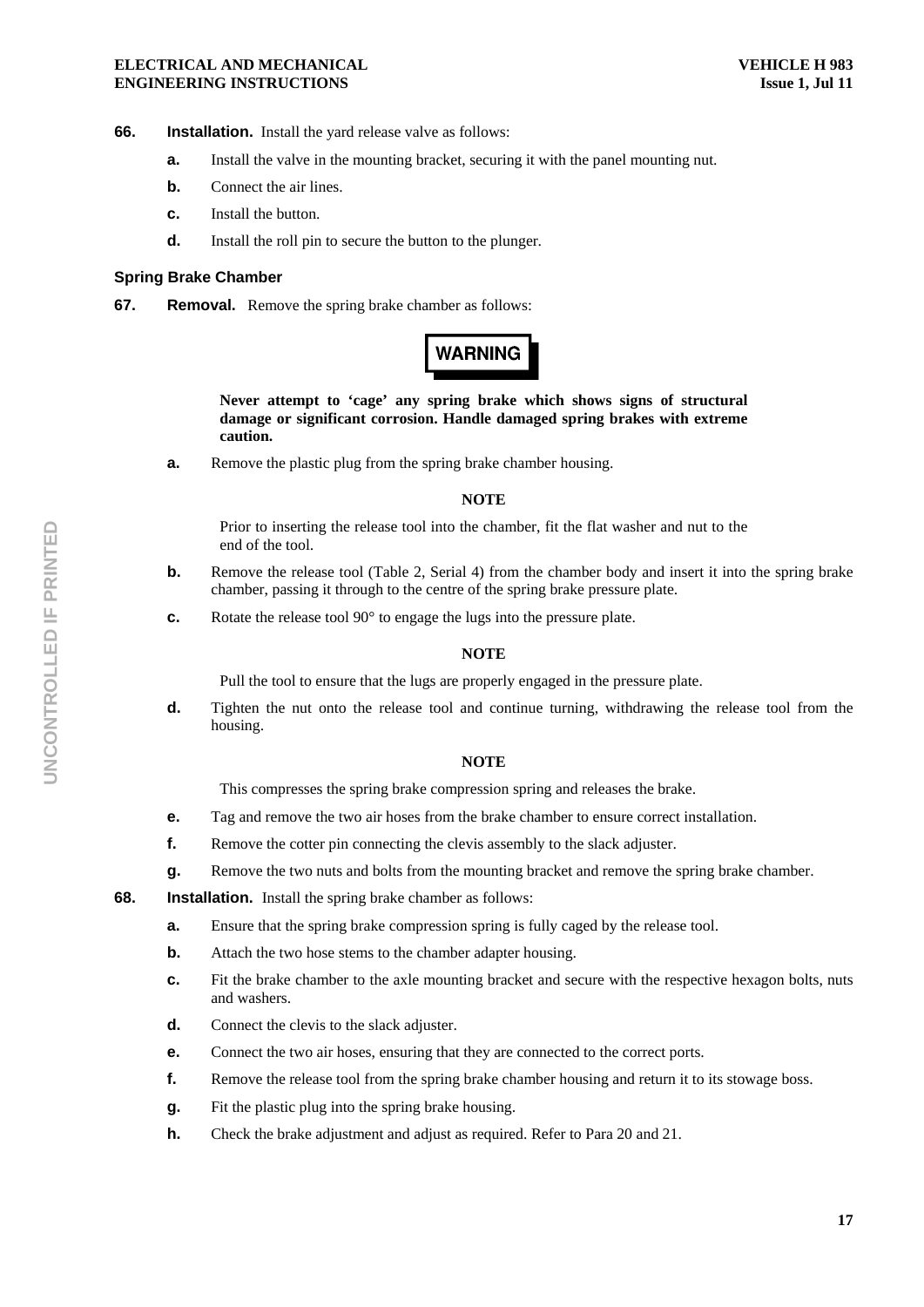#### **Brake Shoes.**

- **69. Removal.** Remove the brake shoes as follows:
	- **a.** Remove the spring brake chamber as detailed in Para 67.
	- **b.** Remove the wheel hub and brake drum assembly as detailed in Para 45.
	- **c.** Move the slack adjuster and camshaft into the fully released position.
	- **d.** Remove the two circlips (Figure 7, 3) securing the brake shoe anchor pins (Figure 7, 11).
	- **e.** Slide the two anchor pins from the brake shoe mountings.
	- **f.** Remove the brake shoes (Figure 7, 6) and separate them from the return spring (Figure 7, 7).
- **70. Installation.** Install the brake shoes as follows:
	- **a.** Fit the return spring (Figure 7, 7) to the two brake shoes (Figure 7, 6).
	- **b.** Slide the brake shoes onto the mounting plates.
	- **c.** Fit the brake shoe anchor pins (Figure 7, 11) and circlips (Figure 7, 3).
	- **d.** Fit the brake drum and hub assembly as detailed in Para 51.
	- **e.** Fit the spring brake chamber as detailed in Para 68.



**Figure 7 Wheel Brake Assembly**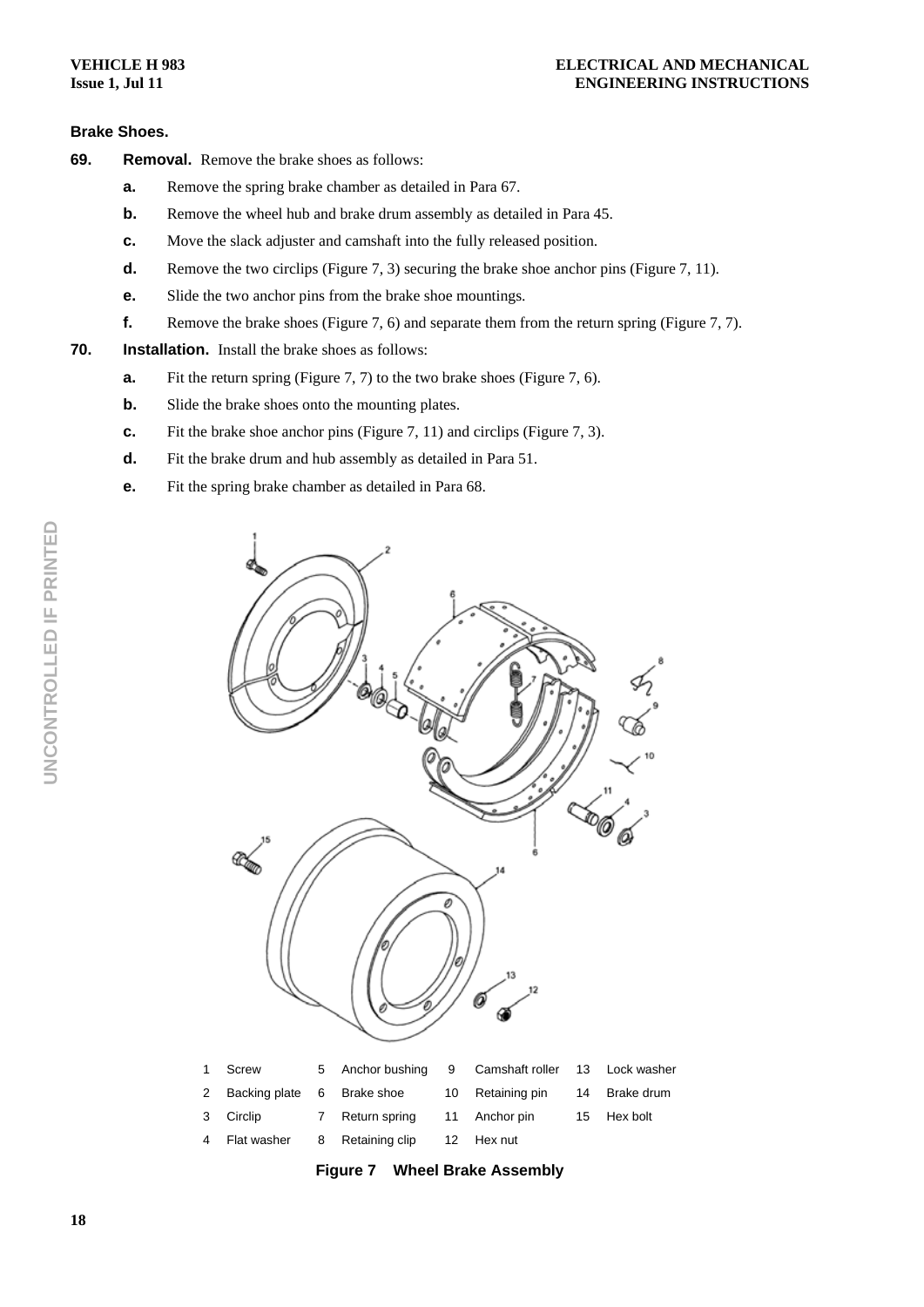#### **ELECTRICAL AND MECHANICAL ENGINEERING INSTRUCTIONS**

# **Fault Finding**

| <b>Serial</b>  | Symptom                           | <b>Probable Cause</b>                               | <b>Action</b>                                    |
|----------------|-----------------------------------|-----------------------------------------------------|--------------------------------------------------|
| 1              | Insufficient braking              | Mechanical components damaged                       | Check for damaged parts, replace as<br>required  |
|                |                                   | Worn brake linings                                  | Replace brake linings                            |
|                |                                   | Low pressure in the brake system                    | Check supply pressure from the<br>towing vehicle |
|                |                                   | Reservoir drain cock open                           | Close drain cock                                 |
| $\overline{2}$ | Brakes apply too slowly           | Brakes require adjusting or lubrication             | Adjust brakes; lubricate brake<br>components     |
|                |                                   | Relay valve faulty                                  | Replace valve                                    |
|                |                                   | Blocked or restricted air lines/hoses               | Clear blockage. Replace air line or<br>hose      |
|                |                                   | Leaking brake chamber diaphragm                     | Replace brake chamber                            |
| 3              | Brakes release too slowly         | Brakes require adjusting or lubrication             | Adjust brakes; lubricate brake<br>components     |
|                |                                   | Relay valve faulty                                  | Replace valve                                    |
|                |                                   | Blocked or restricted air lines/hoses               | Clear blockage. Replace air line or<br>hose      |
| 4              | Brakes do not release             | Brake shoe return spring weak or broken             | Replace spring                                   |
|                |                                   | Spring brake chamber diaphragm faulty               | Replace brake chamber                            |
|                |                                   | Faulty spring brake control valve or relay<br>valve | Replace faulty valve                             |
| 5              | Brakes grab or are erratic        | Oil on brake linings                                | Replace brake linings                            |
|                |                                   | Faulty brake chambers                               | Replace faulty brake chambers                    |
|                |                                   | Eccentric brake drum(s)                             | Replace brake drum(s)                            |
|                |                                   | Loose brake lining                                  | Reline brake shoes                               |
|                |                                   | Brake shoe return spring broken or weak             | Replace spring                                   |
| 6              | Uneven braking                    | Oil on brake linings                                | Replace brake linings and oil seal               |
|                |                                   | Eccentric brake drum(s)                             | Replace brake drum(s)                            |
|                |                                   | Brake chamber diaphragm leaking                     | Replace brake chamber                            |
| $\overline{7}$ | Spring brake does not             | Power spring broken                                 | Replace brake chamber                            |
|                | hold                              | Brakes require adjusting                            | Adjust brakes                                    |
|                |                                   | Faulty SR-3 valve                                   | Replace valve                                    |
| 8              | Brakes drag after spring          | Low spring brake hold-off air pressure              | Check air pressure in system                     |
|                | brakes have been used             | Leaking air lines                                   | Repair leaks                                     |
| 9              | Spring brakes will not<br>release | Insufficient air pressure                           | Check air pressure in system                     |
|                |                                   | Faulty SR-3 valve                                   | Replace valve                                    |
|                |                                   | Spring brake chamber diaphragm faulty               | Replace brake chamber                            |

### **Table 3 Brake System Fault Finding**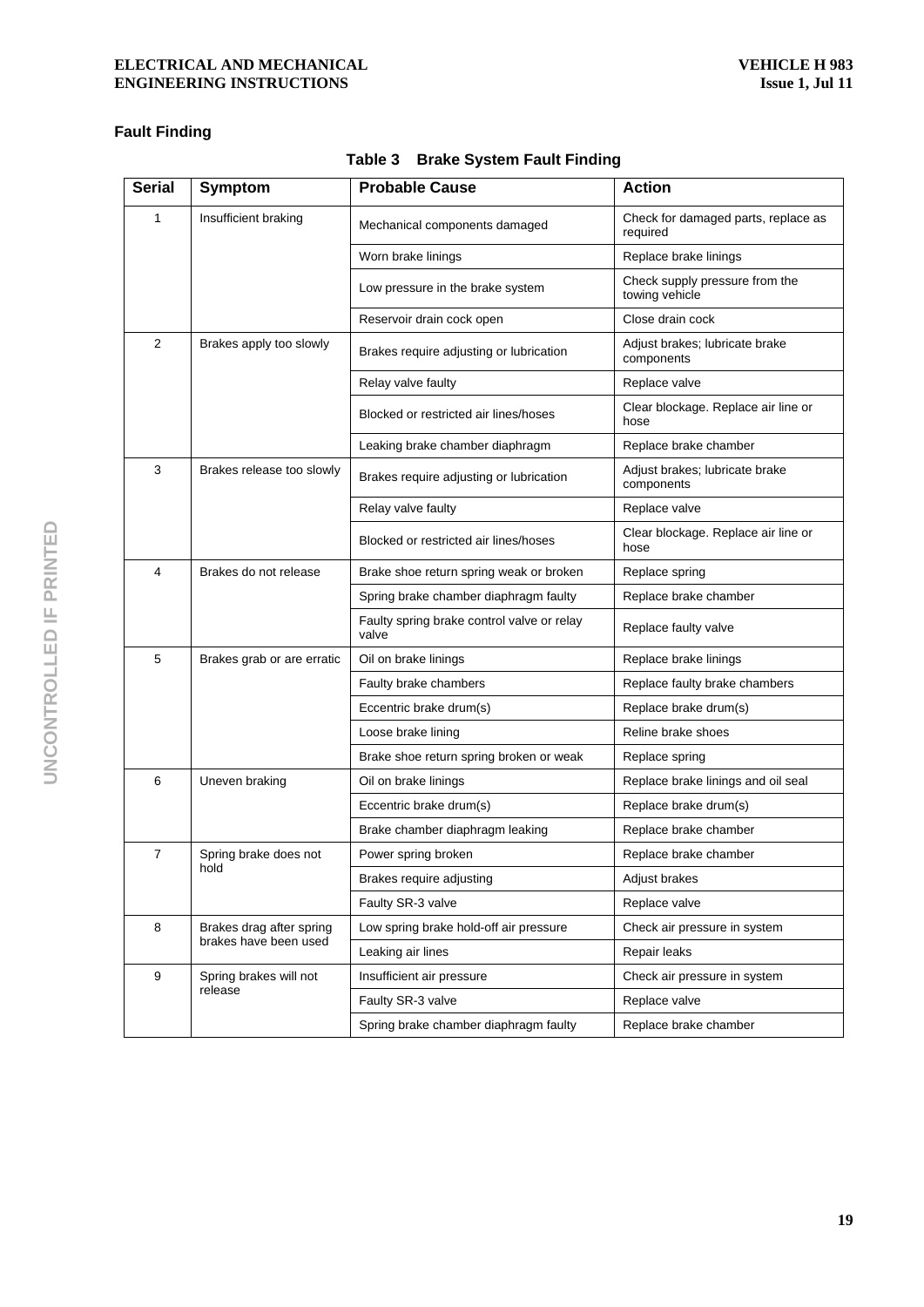#### **Specifications**

**71.** The specifications for the brakes are as follows:

#### **ELECTRICAL**

#### **Repairs**

**72.** When carrying out repairs to the electrical system ensure that the following points are observed:

- **a.** A 6 mm white loop wire is to be fitted to plug pins 'D' & 'L'.
- **b.** All wiring is to be installed in soft conduit.

**73.** An electrical circuit diagram for the dolly converter is shown in Figure 8. Pin and colour codes for the 12 pin NATO connector are listed in Table 4.





|   | <b>Key to Pin Connections</b> | <b>Colour Code</b> | <b>Key to Pin Connections</b> |                       | <b>Colour Code</b>      |
|---|-------------------------------|--------------------|-------------------------------|-----------------------|-------------------------|
| A | Not used                      | Not used           | н                             | Not used              | Not used                |
| B | Trailer stop light            | Red                | J                             | Not used              | Not used                |
| C | Not used                      | Not used           | Κ                             | Auxiliary power winch | Red/yellow or Red/white |
| D | Earth                         | White              |                               | Earth                 | White                   |
| E | Marker and clearance lighting | <b>Brown</b>       | M                             | Left-turn indicator   | Yellow                  |
| F | Not used                      | Not used           | N                             | Right-turn indicator  | Green                   |